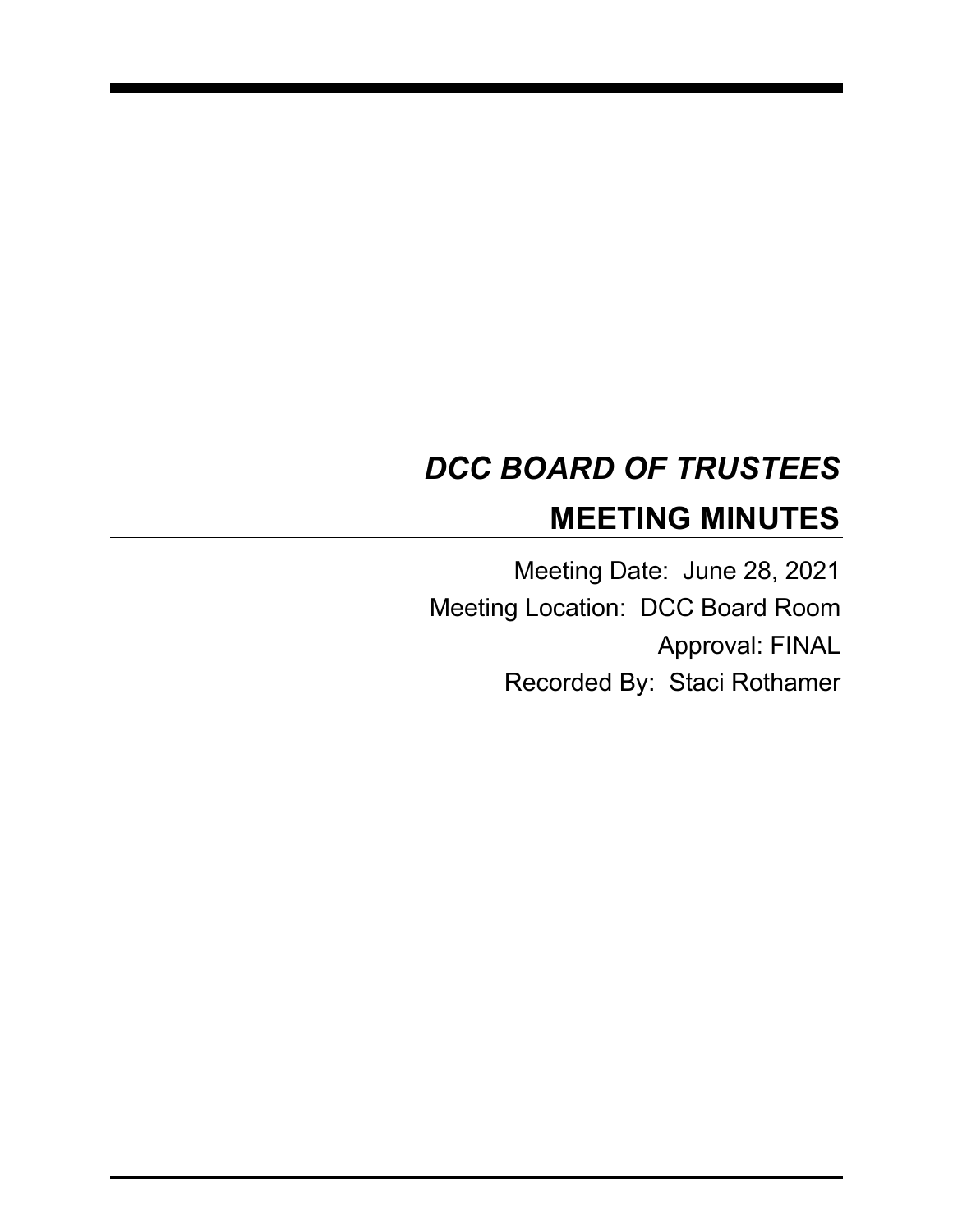#### **Attendance**

| <b>Name</b>              | <b>Title/Organization</b>             | <b>Present</b> |
|--------------------------|---------------------------------------|----------------|
| Chad Knudson             | Chair                                 | Yes            |
| Cindy Larsen             | Vice Chair                            | Yes            |
| Spencer Johnson          | Trustee                               | Yes            |
| Sarah Thorson            | Trustee                               | Yes            |
| Mike Wilondek            | Trustee                               | Yes            |
|                          |                                       |                |
| Justin Beach             | <b>Financial Aid Director</b>         | Yes            |
| Suela Cela               | VP-Academic and Student Affairs       | Yes-Phone      |
| Doug Cherry              | VP - Business and Finance             | Yes            |
| Kerry Hooks              | <b>Director of Housing Operations</b> | Yes            |
| Mike Hunter              | Faculty                               | Yes            |
| Erin Kaufman             | <b>Academic Coordinator</b>           | Yes            |
| Romeo Lagmay             | Coach/Sports Information Director     | Yes            |
| Tami Lagmay              | Coach/Tutor                           | Yes            |
| Jim LeProwse             | Coach/Faculty                         | Yes            |
| Sarah North Wolfe        | DC Advising & Dual Enrollment         | Yes            |
| Joe Peterson             | Coach/Athletic Director               | Yes            |
| Sean Repay               | Coach                                 | Yes            |
| <b>Staci Rothamer</b>    | DCC Assistant to the President        | Yes            |
| Leslie Weldon            | VP - Advancement and Human Resources  | Yes            |
| Leslie Weldon            | VP - Advancement and Human Resources  | Yes            |
| <b>Community Members</b> |                                       |                |
| <b>Stacy Aguirre</b>     | <b>Community Member</b>               | Yes            |
| Lynette LeProwse         | <b>Community Member</b>               | Yes            |
|                          |                                       |                |

Chad Knudson, Chair Chair Chad Knudson, Chair

\_\_\_\_\_\_\_\_\_\_\_\_\_\_\_\_\_\_\_\_\_\_\_\_\_\_\_\_\_\_\_\_\_\_ \_\_\_\_\_\_\_\_\_\_\_\_\_\_\_\_\_\_\_\_\_\_\_\_\_\_\_\_\_\_\_\_\_\_\_\_\_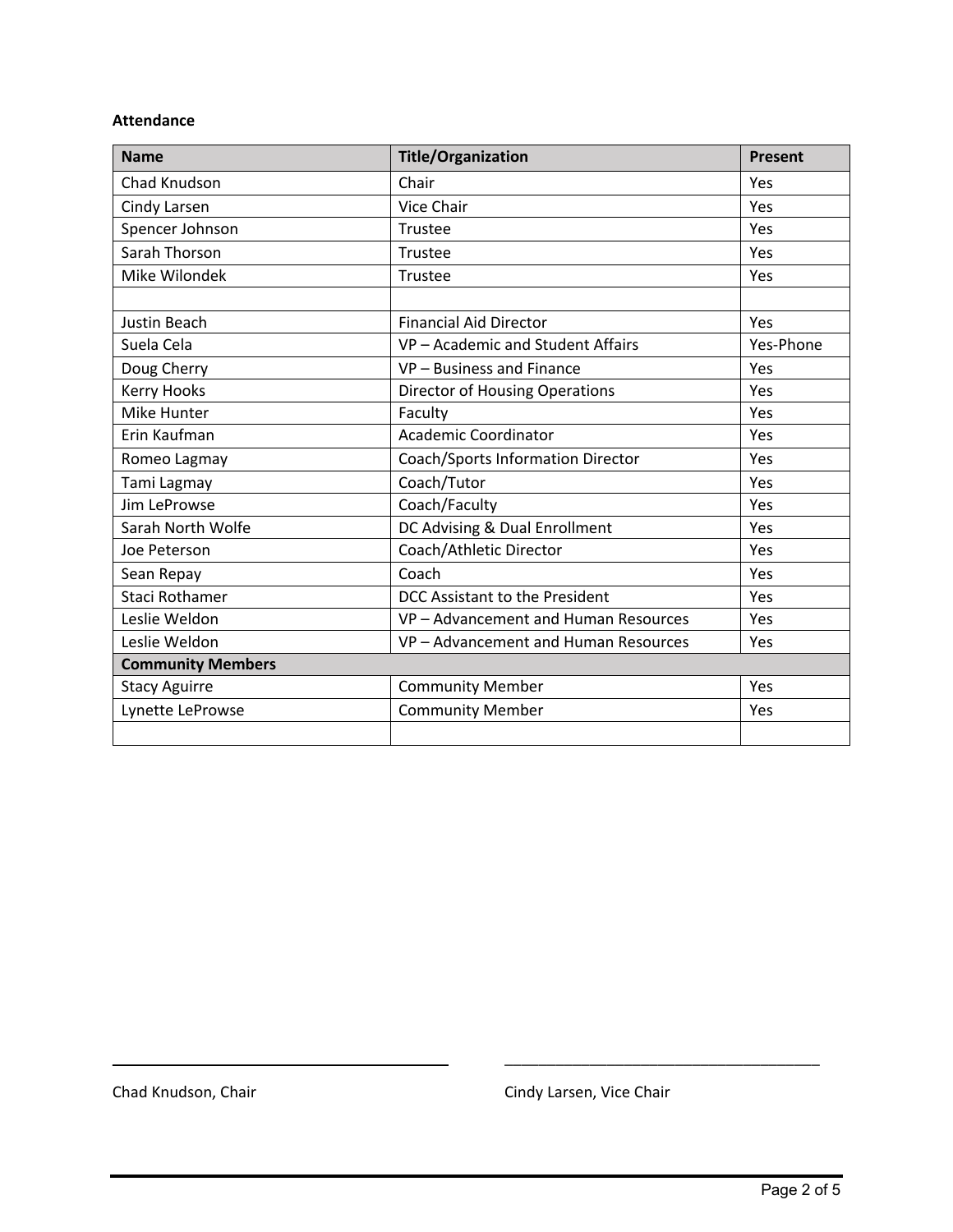**Dawson Community College Board of Trustees Minutes of the Regular Board Meeting Monday, June 28, 2021 5:30 pm Recorded by Staci Rothamer**

**The meeting was called to order by Chair Knudson at 5:34 p.m. The Chair called for introductions.**

## **Correspondence**

None.

Chair Knudson discussed cuts and stated that all cuts that were intended to be made, have been made. Also it had been asked what Phase 2 means and Chair Knudson stated that Phase 2 means next year or future years. In regards to future leadership, Chair Knudson stated that the Board is actively seeking counsel and advice on an external interim President for the next academic year. Stating that it may be this time next year before we are in possession of a permanent President.

## **Minutes**

• Trustee Thorson/Trustee Johnson moved/seconded the motion to approve the minutes of the May 24, 2021 board meeting.

#### **Motion carried unanimously.**

# **Reports**

#### **Finance Committee Meeting report by Chair Knudson**

• Nothing to report at this time

# **HR Committee Meeting report by Vice Chair Larsen**

• In light of financial situation just clarifying that Gear Up was grant funded

#### **Policy Committee Report by Trustee Johnson**

- Students with Disabilities Policy was approved in January but is not on this month's agenda. Update will be including Staff to the policy. Other colleges' policies were reviewed and most include both students and staff on the same policy. This will be included in the July Board Meeting for approval.
- Committee will be standardizing polices based on a template presented to the committee members; this update will take place as current policies are updated or new policies are created and going forward.

#### **Chairman Knudson called for public comment. There was none.**

# **Budget Update**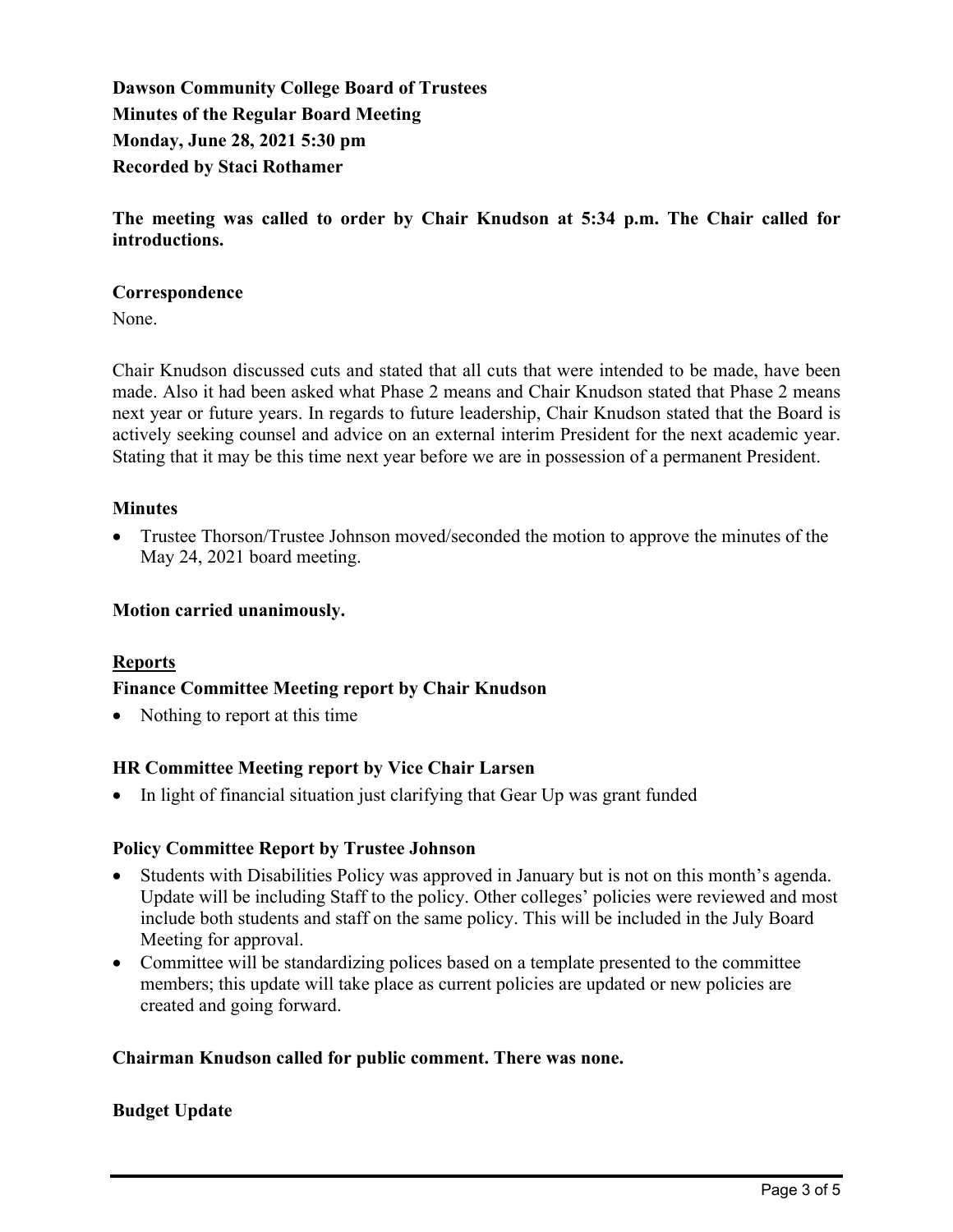Doug Cherry provided an update stating that with the current cuts made, the college is about \$100k in the red still coming into this next fiscal year. With the recent cuts, DCC will remain soluble for quite some time; a significant move toward correcting the situation but not completely fixed yet.

Chair Knudson asked for salary and benefit amounts versus operational budget number and discussion from Doug Cherry ensued. Lewistown was the most significant change; other reductions in the form of lay-offs and furloughs occurred.

President's operating budget was discussed and what comes out of that; travel, memberships, some donations; \$30k was cut from that budget.

Chair Knudson asked Doug Cherry how confident he is with where the budget stands currently and Doug stated 85-90% confident. He stated the budget won't go into effect until August and it could run \$100k in the red or \$100k in the black, difficult at this time to determine where it will be as things can break and need to repairs done or other issues may happen that would impact the budget.

Discussion ensued about travel amounts for sports and about the bus expenses.

Doug Cherry stated none of the positions cut were not due to performance.

Discussion ensued about the baseball budget with the increase of baseball students to 90 this year. Sean Repay spoke about the scholarships and how there are 65 walk-ons that are not receiving any type of scholarship funding and those that are receiving scholarship money it is not a lot. Jim LeProwse and Joe Peterson also spoke on scholarships for students. Joe Peterson also stated that all sports are at or above capacity this upcoming year. Sean Repay talked about how the coaches affect the students' lives daily. They do not just show up to coach them but are working with these students daily.

Furloughs were talked about and Doug Cherry clarified what exempt staff is as the furloughs will affect those – all the senior members of the team; director level – furloughs will only be done for 1 year then salaries will be back to normal. The changes do not completely fix the budget and there will be a Phase 2 which means budget changes, not layoffs. Mid-year budget changes can be done, but not wanted.

Housing concerns were discussed stating that some long-term decisions need to be addressed over the next year with community input. In the short-term, decisions have to be made soon with the increase of baseball players and more beds/housing is needed prior to August.

# **Chairman Knudson called for public comment. There was none.**

#### **Consent Items**

# **Motion carried unanimously.**

• Vice Chair Larson /Trustee Johnson moved/seconded the motion for the Vouchers List and HR Report.

#### **New Business**